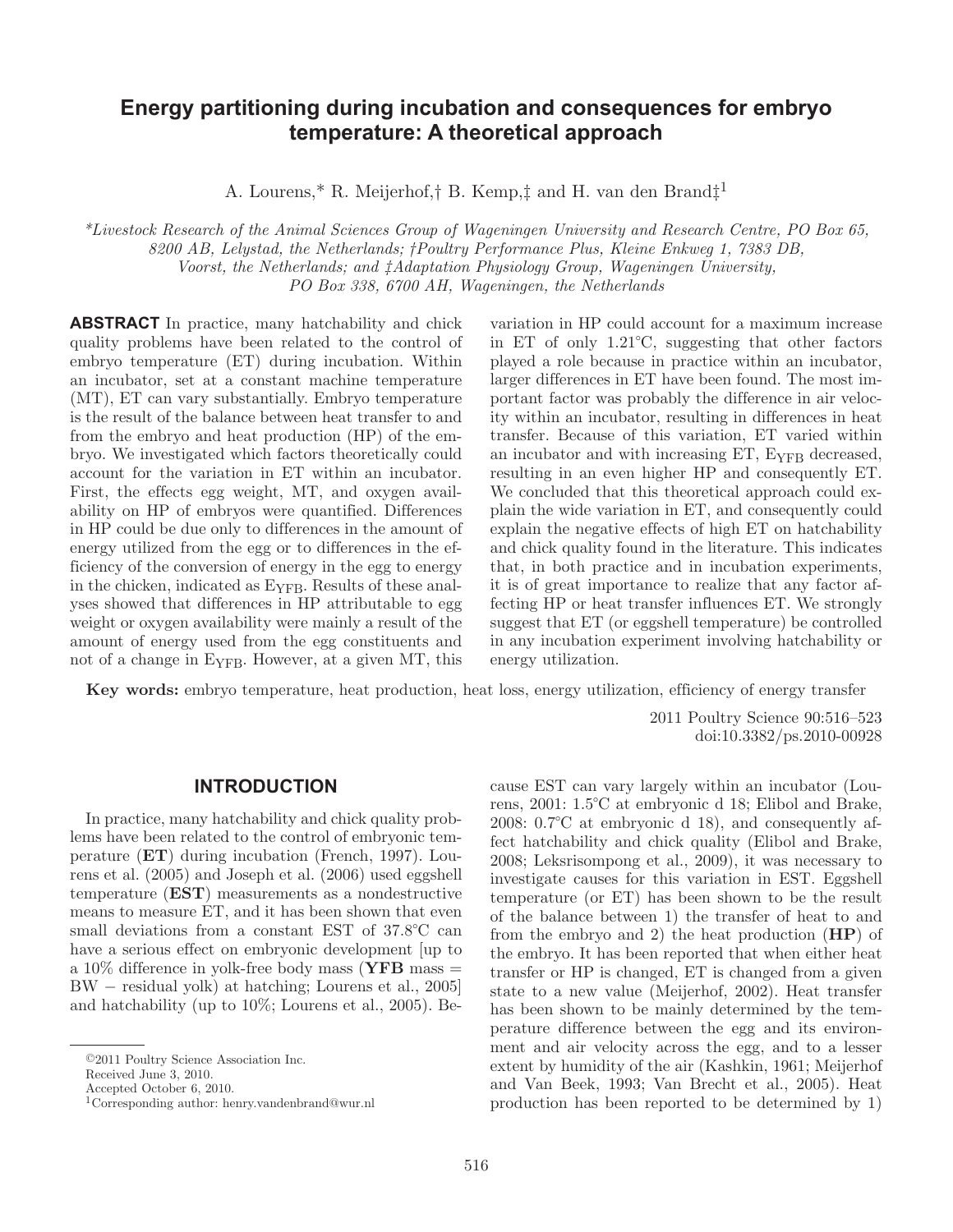the total amount of energy utilized from the egg and 2) the efficiency of this energy utilization (Ar et al., 1987; Pearson et al., 1991).

The aim of this study was to investigate which factors theoretically could account for the variation in ET within an incubator. Both egg (egg weight) and incubation (temperature, oxygen availability) factors were evaluated for their effect on maximum HP. Additionally, the effect of maximum HP on ET with variable levels of heat transfer was calculated using a theoretical model, based on Meijerhof and Van Beek (1993). Finally, the theoretical maximum levels of ET were compared with EST found in practice and potential reasons for reported differences are discussed. All calculations were based on chicken eggs and d 18 of incubation was used as the moment to compare differences between the factors to be studied.

## **FACTORS AFFECTING EMBRYONIC HP**

During incubation, the developing embryo was shown to utilize energy from egg nutrients, mainly from the oxidation of yolk fats (Romanoff, 1967; Noble and Cocchi, 1990) and, to a lesser extent, from the oxidation of carbohydrates and proteins (Fiske and Boyden, 1926). Not all egg nutrients were utilized during incubation because a certain amount of energy remained unused in the residual yolk (**RY**) or was lost as extra embryonic membranes, meconium (Ar et al., 1987), and urates (Fiske and Boyden, 1926). The latter amount was reported to be relatively limited (Romanoff, 1967: at hatching, 110 mg), and although in overheated embryos this amount might be somewhat increased, it was neglected in the current study. Furthermore, part of the energy was lost as heat (HP) as a by-product of embryonic growth, maintenance, and development (Ar et al., 1987; Pearson et al., 1991). Heat production was determined by 1) the amount of energy utilized from the egg and 2) the efficiency of this energy utilization (the efficiency of the conversion of energy in the egg to energy in the chicken). The efficiency of energy utilization was indicated as EYFB, and was calculated according to Kleiber (1961) as

$$
E_{YFB} = \frac{yolk-free body (kJ)}{albumen (kJ) + yolk (kJ) - RY (kJ)} \times 100\%.
$$
 [1]

Variation in HP could be due to egg and incubation factors. In this study, egg weight as an egg factor and incubation temperature and oxygen availability as incubation factors were investigated for their effect on HP.

#### *Egg Weight*

Vleck et al. (1980) and Hoyt (1987) demonstrated an increase in HP just before internal pipping of between 1.5 and 2.0 mW/egg per extra gram of egg weight (with eggs of different species ranging from 1.5 to 1,450 g). Large eggs not only exhibited more HP than small eggs in late incubation, but they also faced more difficulties in transferring heat away from the egg because of their smaller surface-to-volume ratio and larger layer of nonmoving air surrounding the egg (Vogel, 1984; French, 1997). Consequently, at a constant machine temperature (**MT**) and heat transfer rate, large eggs experienced a higher ET than small eggs, especially in the last week of incubation. Because ET affected energy utilization and consequently HP, it could be assumed that differences in HP attributable to differences in egg weight might be confounded by differences in ET. To correct for this confounding effect of egg weight on ET, EST should be kept the same when comparing the effects of egg weight on HP. When eggs were incubated at a constant EST of 37.8°C, HP at d 18 of incubation in small (55.7 g) and large eggs (70.4 g) was 137 and 155 mW/egg, respectively (Lourens et al., 2006; Table 1). In the range of egg weights used, HP at d 18 of incubation increased by 1.2 mW/egg per gram of egg weight. This value was substantially lower than the values found by Hoyt (1987) and Vleck et al. (1980), which might have been because, in their studies, eggs were incubated on a MT basis, instead of an EST basis; consequently, the effect of egg weight was probably confounded by a difference in EST.

Because HP was a result of the amount of energy utilized from the egg and the EYFB, Table 1 also shows the energy partitioning between egg, hatchling, and HP. Embryos in large eggs utilized 58 kJ more energy than embryos in small eggs, and the YFB of hatchlings from large eggs contained 23 kJ more energy at hatching than those from small eggs. The E<sub>YFB</sub> was comparable for both egg weight classes, meaning that if EST remained the same, differences in HP attributable to differences in egg weight were due only to the amount of energy utilized and not to differences in efficiency of this energy utilization. In cases in which EST did not remain the same, differences in E<sub>YFB</sub>, and consequently HP, would be expected.

**Table 1.** Energy partitioning between egg, hatchling, and heat production (HP) at d 18 of incubation in small (55.7 g) and large eggs  $(70.4 \text{ g})^1$ 

| Item <sup>2</sup>     | Small eggs       | Large eggs       |  |  |
|-----------------------|------------------|------------------|--|--|
| Albumen (kJ)          | 69 <sup>b</sup>  | 90 <sup>a</sup>  |  |  |
| Yolk $(kJ)$           | 259 <sup>b</sup> | 320 <sup>a</sup> |  |  |
| $YFB$ $(kJ)$          | 155 <sup>b</sup> | $178^{\rm a}$    |  |  |
| RY(kJ)                | 27 <sup>b</sup>  | 51 <sup>a</sup>  |  |  |
| Utilized $(kJ)$       | 301 <sup>b</sup> | 359 <sup>a</sup> |  |  |
| $E_{YFB} (\%)$        | 51.6             | 49.6             |  |  |
| HP at $d$ 18 (mW/egg) | 137 <sup>b</sup> | $155^{\rm a}$    |  |  |

a,bValues within a row lacking a common superscript differ  $(P \lt C)$ 0.05).

<sup>1</sup>Based on Lourens et al. (2006).

 ${}^{2}\text{YFB}$  = yolk free body; RY = residual yolk; E<sub>YFB</sub> = efficiency of energy utilization.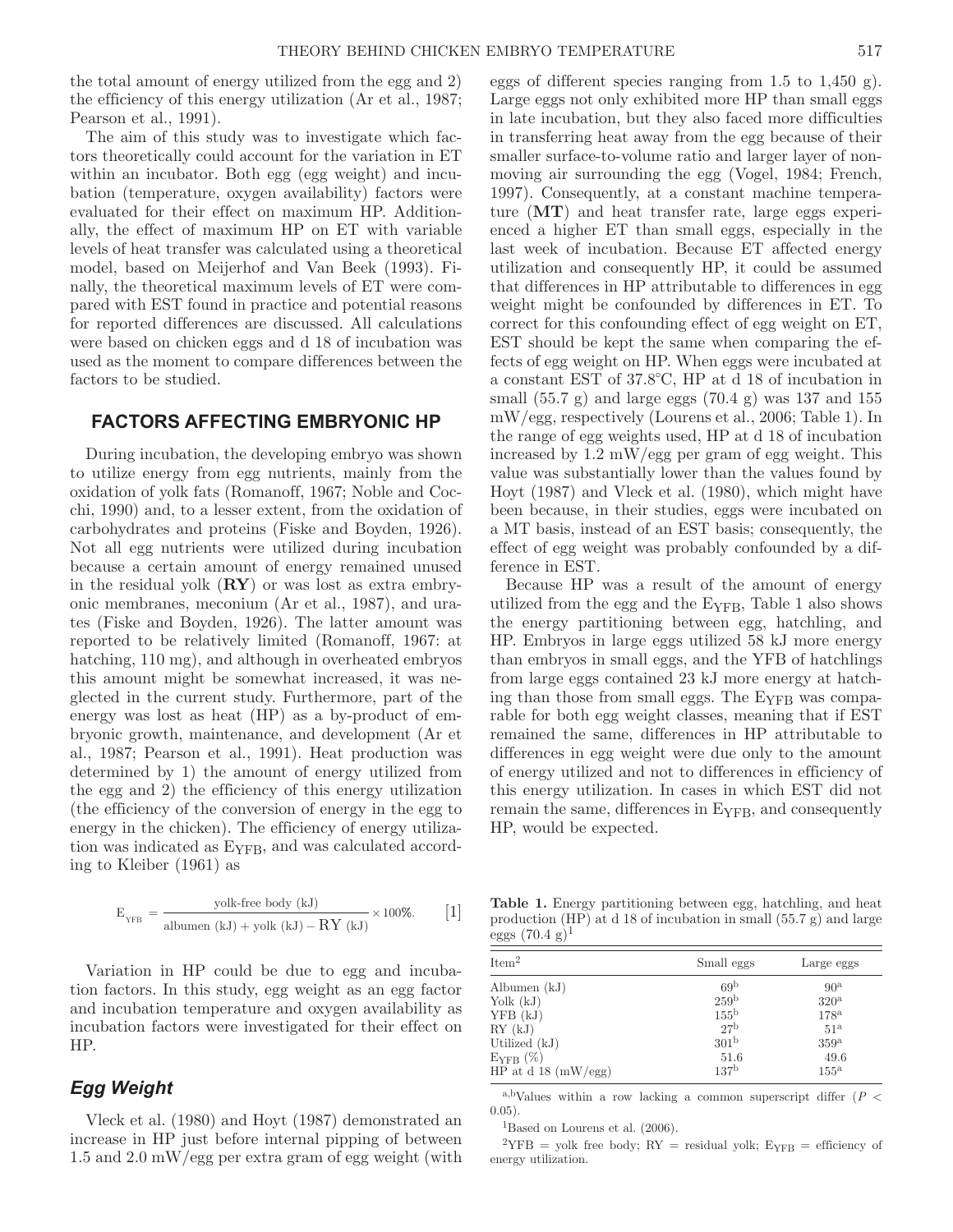**Table 2.** Energy partitioning between egg, hatchling, and heat production (HP) at d 18 of incubation in eggs incubated at 37.8 and 38.9°C and at 17, 21, or 25% oxygen  $(O_2)$  from d 9 to 19 of incubation<sup>1,2</sup>

|                       | $(^{\circ}C)$<br><b>EST</b> |               | Oxygen $(\%)$   |                  |                 | Significance |                |                  |
|-----------------------|-----------------------------|---------------|-----------------|------------------|-----------------|--------------|----------------|------------------|
| Item                  | 37.8                        | 38.9          |                 | 21               | 25              | <b>EST</b>   | O <sub>2</sub> | $EST \times O_2$ |
| Albumen $(kJ)$        | 73                          | 76            | 73              | 75               | 76              | <b>NS</b>    | NS             | <b>NS</b>        |
| Yolk $(kJ)$           | 280                         | 282           | 282             | 281              | 281             | NS           | <b>NS</b>      | <b>NS</b>        |
| YFB(kJ)               | $170^{\rm a}$               | $158^{\rm b}$ | $150^{\rm b}$   | $172^{\rm a}$    | $171^{\rm a}$   | $\ast$       | $\ast$         | <b>NS</b>        |
| RY(kJ)                | 48                          | 46            | 68 <sup>a</sup> | 43 <sup>b</sup>  | 31 <sup>c</sup> | <b>NS</b>    | $\ast$         | <b>NS</b>        |
| Utilized $(kJ)$       | 305                         | 311           | $286^{\circ}$   | 313 <sup>b</sup> | $326^{\rm a}$   | NS           | $\ast$         | <b>NS</b>        |
| $E_{YFB} (\%)$        | 55.7 <sup>a</sup>           | $50.8^{b}$    | 52.5            | 54.9             | 52.4            | $\ast$       | <b>NS</b>      | <b>NS</b>        |
| HP at $d$ 18 (mW/egg) | 131 <sup>b</sup>            | $148^{\rm a}$ | $119^{\circ}$   | 138 <sup>b</sup> | $152^{\rm a}$   | $\ast$       | $\ast$         | <b>NS</b>        |

 $a$ -cValues within a factor and within a row lacking a common superscript differ  $(P < 0.05)$ .

<sup>1</sup>Based on Lourens et al.  $(2007)$ .

 ${}^{2}EST =$  eggshell temperature; YFB = yolk free body; RY = residual yolk;  $E_{YFB} =$  efficiency of energy utilization.

 $*P < 0.05$ .

### *Incubation Conditions*

It has been estimated that more than 90% of the total energy requirement of the hatchling is derived from fatty acid oxidation of the yolk lipids (Noble and Cocchi, 1990). To be able to oxidize yolk nutrients, embryos require sufficient oxygen for aerobic metabolism. When embryos turned to anaerobic metabolism because oxygen was limiting (Bjønnes et al., 1987), they gradually decreased fat metabolism and increased glycogen metabolism (Bell and Freeman, 1971). Depressed oxygen concentrations or elevated incubation temperatures are 2 factors that can induce a change from aerobic to anaerobic metabolism, resulting in decreased yolk utilization (Wineland and Christensen, 2001). In a  $2 \times 3$ experimental design, Lourens et al. (2007) investigated the effects of temperature and oxygen concentration on yolk utilization and embryonic development. From d 9 until d 18, EST was set at either 37.8°C (normal) or 38.9°C (high), in combination with oxygen concentrations of  $17\%$  (low),  $21\%$  (normal), or  $25\%$  (high). The HP at d 18 ranged between 114 and 154 mW/egg, depending on the EST and oxygen concentration. The effects of EST and oxygen concentration on energy partitioning at d 18 of incubation are shown in Table 2.

High EST decreased YFB energy content, but did not affect total energy utilization or RY energy content. High EST also decreased EYFB, which explained the higher HP observed for eggs incubated at high EST compared with normal EST. The total amount of energy used increased with increased oxygen concentration, which was also reflected in a lower energy content of the RY at hatching. Oxygen concentration had no effect on EYFB, but HP at d 18 increased with higher oxygen concentration because of a higher amount of energy utilized from the egg.

In summary, HP could be affected by both the amount of energy utilized from the egg and EYFB. The amount of energy utilized could be affected by egg weight and oxygen concentration, whereas ET had no effect on the amount of energy utilization (Table 3). The  $E_{YFR}$ was affected by EST, but not by egg weight or oxygen supply. We concluded that when eggs were incubated at the same EST, differences in HP were determined mainly by differences in energy utilization and not by differences in the efficiency of this utilization.

One aspect that probably also affects energy utilization and HP is breed. Broilers and layers are selected for different performance purposes, which may affect egg energy utilization and HP during incubation (Janke et al., 2004; Sato et al., 2006; Everaert et al., 2008; Druyan, 2010). Furthermore, within a breed, different strains can differ in energy utilization and HP (Tona et al., 2010). However, all these studies were conducted when eggs were incubated in the same incubator, meaning that eggs of different breeds and strains probably experienced different ET and consequently had different levels of energy utilization and HP. However, experiments studying energy utilization in different breeds when incubated at the same EST are lacking.

# **EFFECTS OF INCREASED ENERGY UTILIZATION ON HP**

In the previous paragraph, we concluded that in eggs incubated at the same EST, HP was determined mainly by energy utilization. According to Romanoff (1967), energy utilization increased substantially from d 13 of incubation onward, reaching its maximum at d 16 of incubation, after which it remained more or less constant. Based on HP (Lourens et al., 2006), differences in energy utilization between small and large eggs mainly occurred from d 15 onward. Consequently, changes in HP were especially important during the last week

**Table 3.** Factors affecting heat production through the amount of energy utilization and efficiency of energy utilization between egg and hatchling (EYFB)

| Item                 | Energy<br>utilization | <b>E</b> YFR |
|----------------------|-----------------------|--------------|
| Egg weight           | Yes                   | No           |
| Oxygen               | Yes                   | No           |
| Eggshell temperature | No                    | Yes          |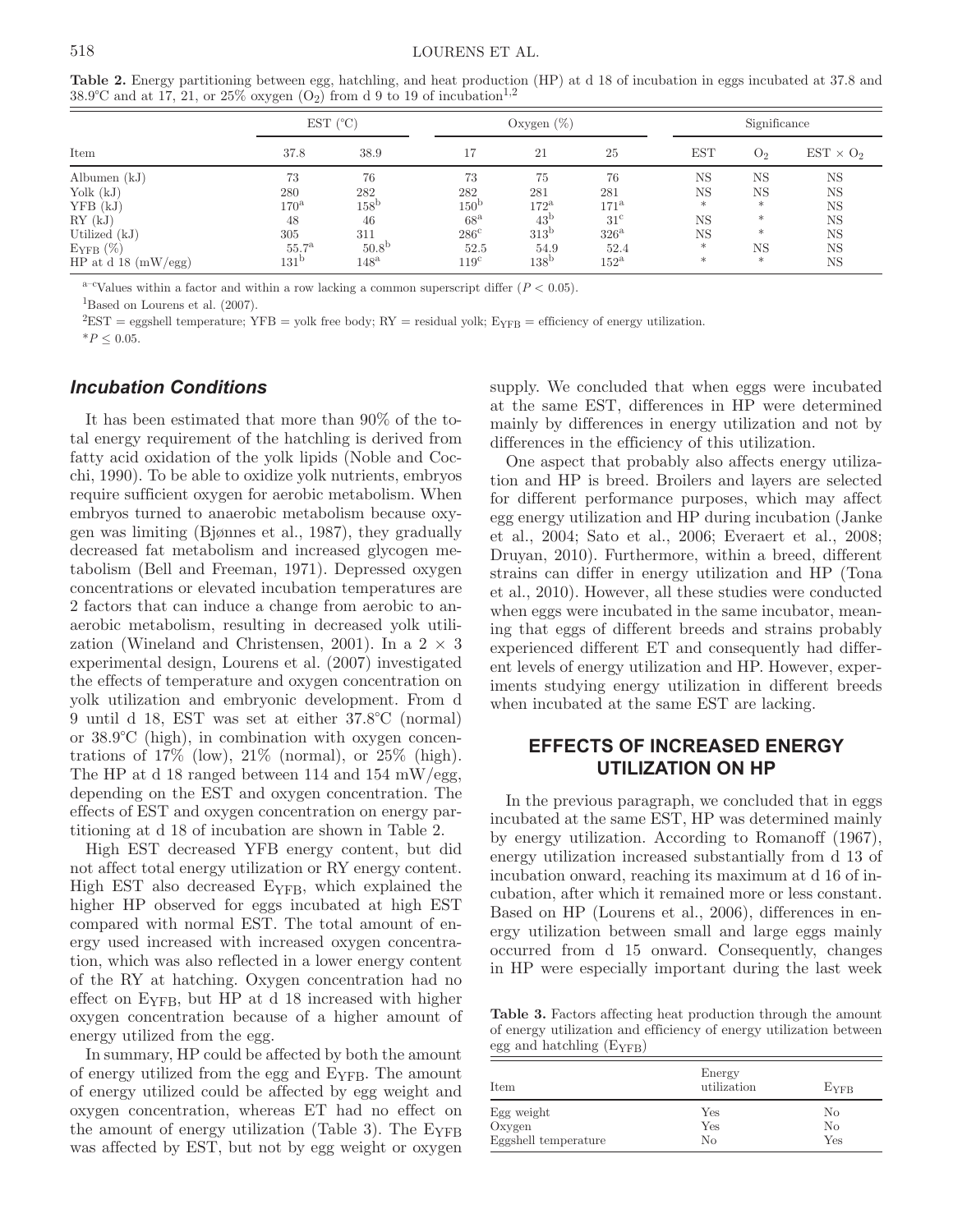of incubation. Theoretically, HP can increase further when the embryo is also able to utilize all the energy in the egg during incubation, resulting in a lack of RY at hatching. In the following paragraph, a theoretical calculation of HP was made, based on the assumption that all RY was utilized in the period from d 0 to 21, d 15 to 21, or even d 18 to 21 of incubation (Figure 1).

Romanoff (1967) showed how energy from the albumen and yolk during incubation was distributed between the embryo and HP. From the total amount of energy available in an average 62-g Leghorn hatching egg (361 kJ), 248 kJ was deposited in the hatchling and 113 kJ of the initial energy was lost. The energy in the hatchling was divided between YFB (130 kJ) and RY (118 kJ). The total amount of energy utilized was  $361 - 118 = 243$  kJ, and E<sub>YFB</sub> was 53.5%. Romanoff (1967) also determined the relative energy utilization per day. At d 18 of incubation, only 10.5% of the available energy (243 kJ) was utilized. Theoretically, when all energy that remained in the RY at hatching would have been utilized with the same  $E_{YFB}$ , evenly distributed across the 21-d incubation period, energy utilization at d 18 would increase from 10.5 to 15.7% (Figure 1). When the 118 kJ extra available energy in the RY would be utilized in a shorter period of time, for example, between 15 and 21 d or 18 and 21 d, relative energy utilization at d 18 would increase to 17.4 and 22.0%, respectively (Figure 1).

Embryos that utilized a total amount of energy of 243 kJ would reach an HP of 243  $\times$  0.105  $\times$  (1 –  $(0.535)/(24 \times 60 \times 60) = 137$  mW/egg at d 18. If the remaining energy in the RY at hatching (118 kJ) would

30

21 d of incubation.

have been utilized, evenly distributed across the 21-d incubation period, HP at d 18 would increase to 183 mW/egg. If energy utilization would have been intensified between 15 and 21 d or between 18 and 21 d, HP at d 18 would increase further to 188 and 202 mW/egg, respectively. This means that from an egg of 62 g, with a given EYFB of 53.5%, theoretically HP could reach a maximum level of 202 mW/egg.

The theoretical effect of increased energy utilization on HP at d 18 was calculated for eggs in the studies by Romanoff (1967), Lourens et al. (2006, 2007), and Sato et al. (2006). Based on these results, we calculated the increase in HP at d 18. When the increased energy utilization was equally distributed over the period of d 1 to 21 of incubation, HP at d 18 increased on average by 3.2 mW/egg for each 10-kJ increase in energy utilization  $(R^2 = 0.94)$ . When each 10-kJ increase in energy utilization was distributed over the period of 15 to 21 d or over the period of 18 to 21 d of incubation, HP at d 18 would increase by 4.2 and 7.1 mW/egg, respectively, with each 10-kJ increase in energy utilization.

## **CONSEQUENCES OF INCREASED HP FOR ET**

To estimate the effect of HP on ET, we used the mathematical model of Meijerhof and Van Beek (1993). We verified this model using data from Lourens et al. (2006). Additionally, this model was used to estimate the effect of HP on ET, depending on heat loss variables. Finally, we compared the theoretical results with observations of EST in practice.



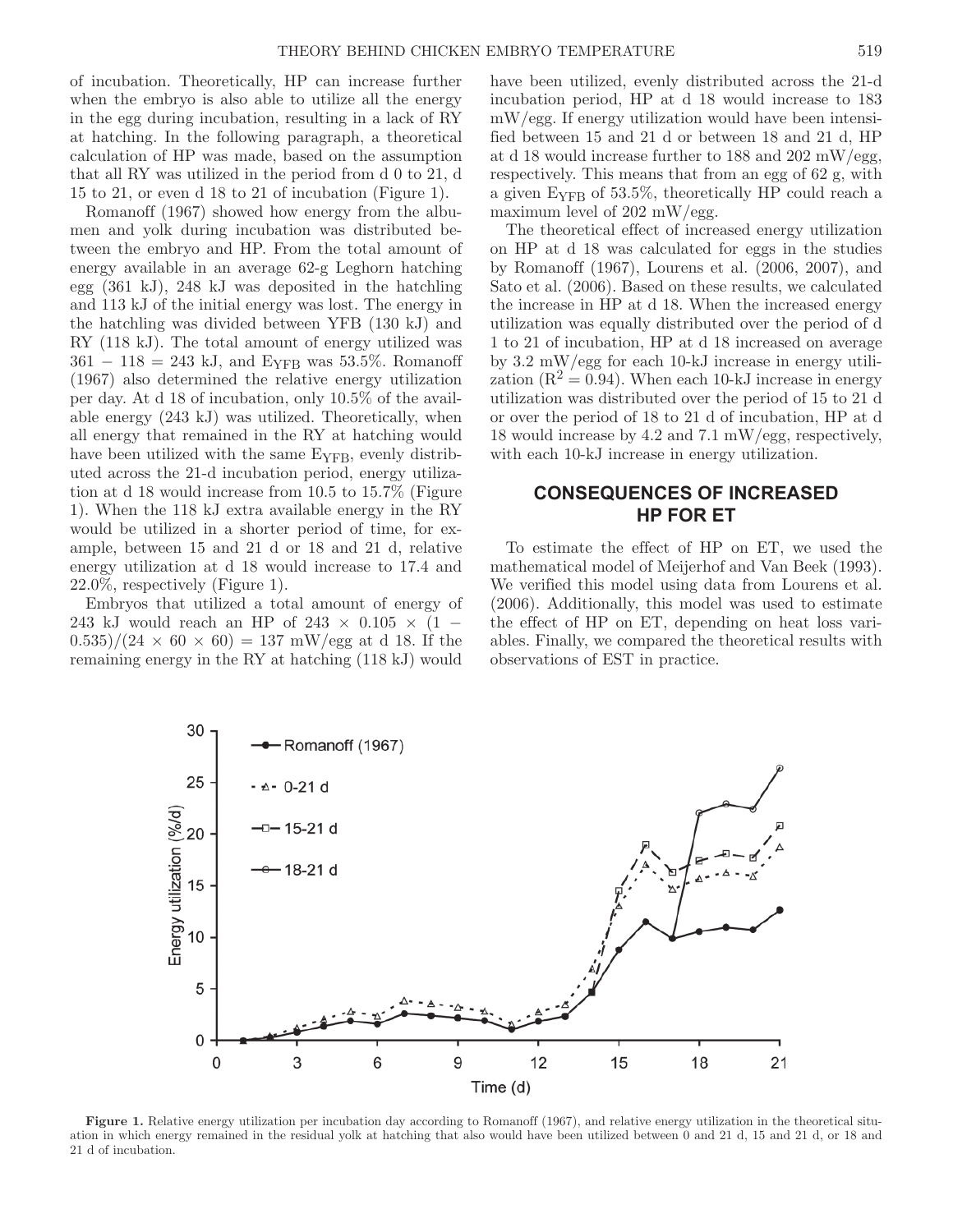# *Calculation of ET*

To determine the effect of HP on ET, the heat transfer coefficient from the egg to the environment needed to be quantified. Next, ET was calculated based on mathematical relationships among egg characteristics, air temperature, heat transfer, and thermal conductivity, as described by Meijerhof and Van Beek (1993):

$$
ET = T_{air} + \frac{P\alpha}{6} \times \left(1 + \frac{2}{Bi}\right), \tag{2}
$$

in which the Pomerantsev number (Po; dimensionless HP) was defined as

$$
Po = \frac{q \times R^2}{\lambda \left( ET - T_{air} \right)},
$$
 [3]

and the Biot-number (Bi) was defined as

$$
\mathrm{Bi} = \frac{\alpha \, \times \, \mathrm{R}}{\lambda_{\mathrm{egg}}}, \qquad \qquad [4]
$$

so the temperature difference between the embryo and air could be calculated as

$$
ET - T_{air} = \frac{q \times R^2}{6\lambda_{air}} \times \left(1 + \frac{2\lambda_{egg}}{\alpha \times R}\right).
$$
 [5]

In these equations, q was the amount of heat produced by the embryo  $(W/m^3)$ , R was the radius of a sphere (m), and  $\lambda_{\text{air}}$  was the thermal conductivity of air (W/m per  $\rm{°C}$ ). A thermal conductivity of air ( $\lambda_{\rm air}$ ) of 0.027 W/m per K was used for commercial incubation (Van Brecht et al., 2005). The thermal conductivity of an egg during incubation was not known, but for calculations, it was estimated to increase from 0.5 to 50 W/m per K with increasing HP because of the increasing blood flow in a developing embryo (Meijerhof, 1994). Furthermore, for the calculation of heat transfer  $(\alpha)$ , the relationship between the Nusselt number (Nu; dimensionless heat transfer) and the Reynolds number (Re; dimensionless air velocity) was used:

$$
Nu = 2 + 1.3Pr0.15 + 0.66\sqrt{Re} \times Pr0.33.
$$
 [6]

where Pr is the Prandtl number (dimensionless air velocity).

The dimensionless numbers used in equation 6 were defined as

$$
Nu=\frac{2\alpha\times R}{\lambda_{air}},
$$

$$
\Pr = \frac{\nu}{a_{air}},
$$
  

$$
\text{Re} = \frac{2V \times R}{\nu},
$$
 [7]

where  $\nu$  is the kinematic viscosity of air of 2.5·10<sup>-5</sup>  $\rm m^2/s$ , a<sub>air</sub> is the thermal diffusity of 1.2·10<sup>-5</sup> m<sup>2</sup>/s, and V is the air velocity (m/s) across the eggs (ASHRAE, 1990). The latent HP by moisture loss was described by equation 8 (Meijerhof and Van Beek, 1993), and resulted in a negative effect on ET:

$$
ET = T_{air} + \frac{-k_a \times dp \times h}{\alpha}.
$$
 [8]

where dp is the water vapor pressure deficit (Pa) and h is the latent heat of evaporation  $(J/kg)$ .

In equation 8, the respiration coefficient  $k_a$  (based on surface of the egg) was calculated from the transpiration coefficient based on mass  $(k_m)$ , as explained by Meijerhof and Van Beek (1993). The weight loss of an egg depended on the water vapor pressure gradient between the egg and the environment and the conductance of the eggshell. Therefore, weight loss of an egg was largely determined by the specific weight loss coefficient of an egg, the ambient temperature, the RH of the air and, to a lesser extent, the temperature difference between the egg and the environment in a situation in which HP was high (Meijerhof and Van Beek, 1993).

To validate the model described above, we used HP data on small and large eggs (Lourens et al., 2006) and the MT that was required to maintain the EST constant at 37.8°C. An average air velocity across the eggs of 0.3 m/s was measured during the experiment. Based on total egg weight loss at d 18 of incubation and the calculated water vapor pressure gradient between the egg and the environment, we estimated the latent heat loss per day. Using the HP data and heat loss calculations (equation 8), we calculated the difference between MT and ET. Calculated and observed values for the difference between MT and ET fitted well (small eggs:  $R^2 = 0.99$ ; large eggs:  $R^2 = 0.98$ ; Figure 2).

Because of this good fit, the model was used to estimate the effect of increased HP on ET, based on energy utilization and EYFB in eggs of different weights and incubated at different EST and oxygen concentrations.

#### *Effect of HP on ET*

The effect of HP on ET was largely determined by air velocity (Meijerhof and Van Beek, 1993), so air velocity was taken into account, calculating the effect of HP on ET. The simulated effect of a theoretical increase in HP, because of increased utilization (see Figure 1) on ET at d 18 of incubation at different air velocities,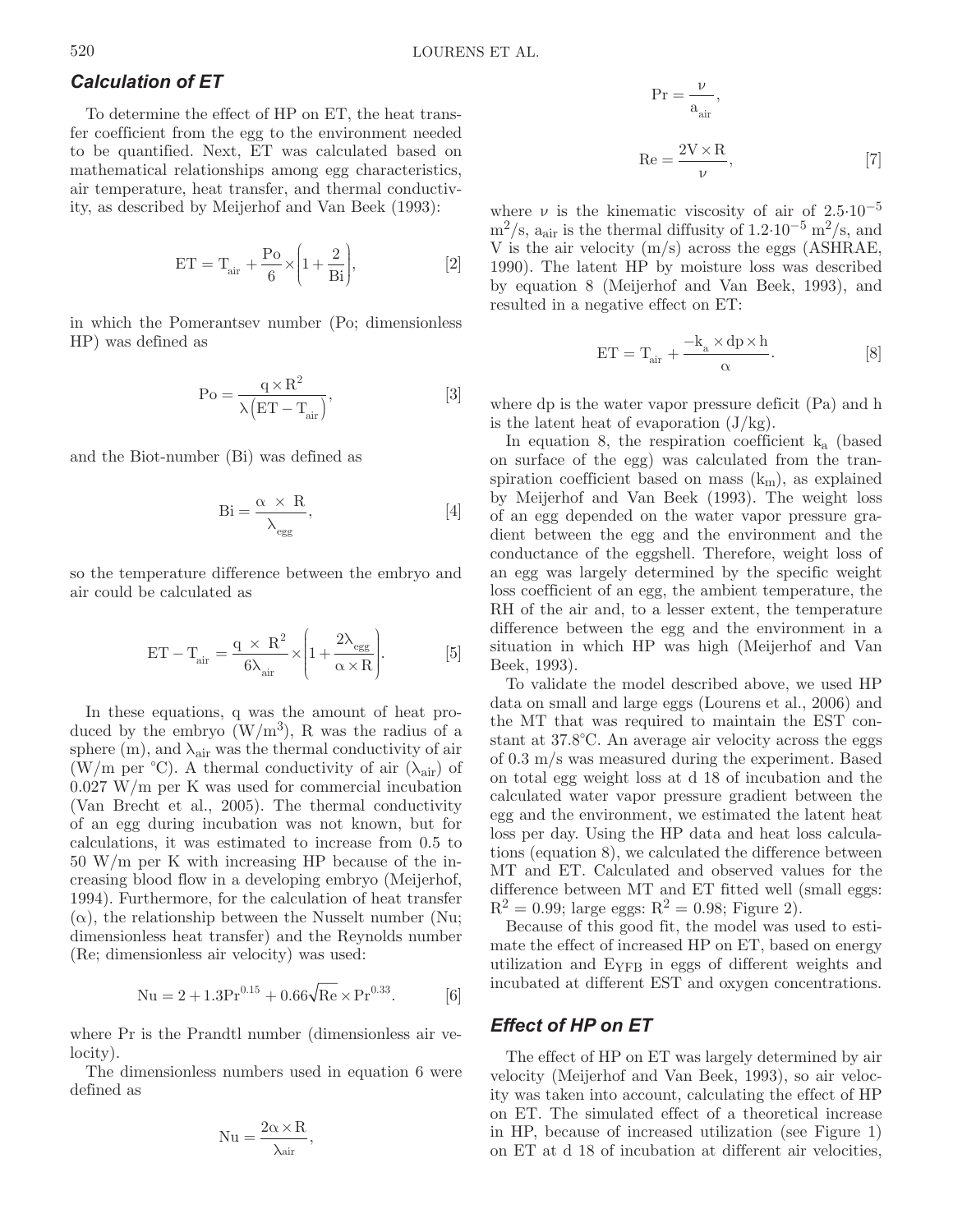

**Figure 2.** Relationship between observed and calculated difference (dT) between machine temperature and eggshell temperature in small and large eggs (based on Lourens et al., 2006).

is shown in Figure 3. In this figure, HP data from Romanoff (1967), Lourens et al. (2006, 2007), and Sato et al. (2006) were used.

At a constant air velocity, the calculated changes in HP were linearly related to changes in ET  $(R^2 > 0.99)$ . The largest effect of increased HP on ET was observed in eggs incubated in still air. In still air, an increase in HP of 10 mW/egg at d 18 of incubation increased ET by 0.18°C. When the air velocity was 0.1, 0.5, or 2.0 m/s, an increase in HP of 10 mW/egg increased the ET by 0.07, 0.05, and 0.03°C, respectively. The theoretically maximum increase in HP at d 18 of incubation was estimated to be 65 mW/egg  $(202 - 137 \text{ mW/egg})$ ; see above). In still air, this would increase the ET by 1.21°C. When eggs were exposed to air velocities of 0.1, 0.5, or 2.0 m/s, an increase in HP of 65 W/egg resulted in an increase in ET of 0.47, 0.30, or 0.19°C, respectively. Based on these calculations, we concluded that in the theoretical situation in which all RY was utilized in a short period (d 18 to 21 of incubation) with a given



**Figure 3.** Calculated effects of increased heat production (dHP) at d 18 of incubation on the change in embryo temperature (dET) as affected by air velocity (v).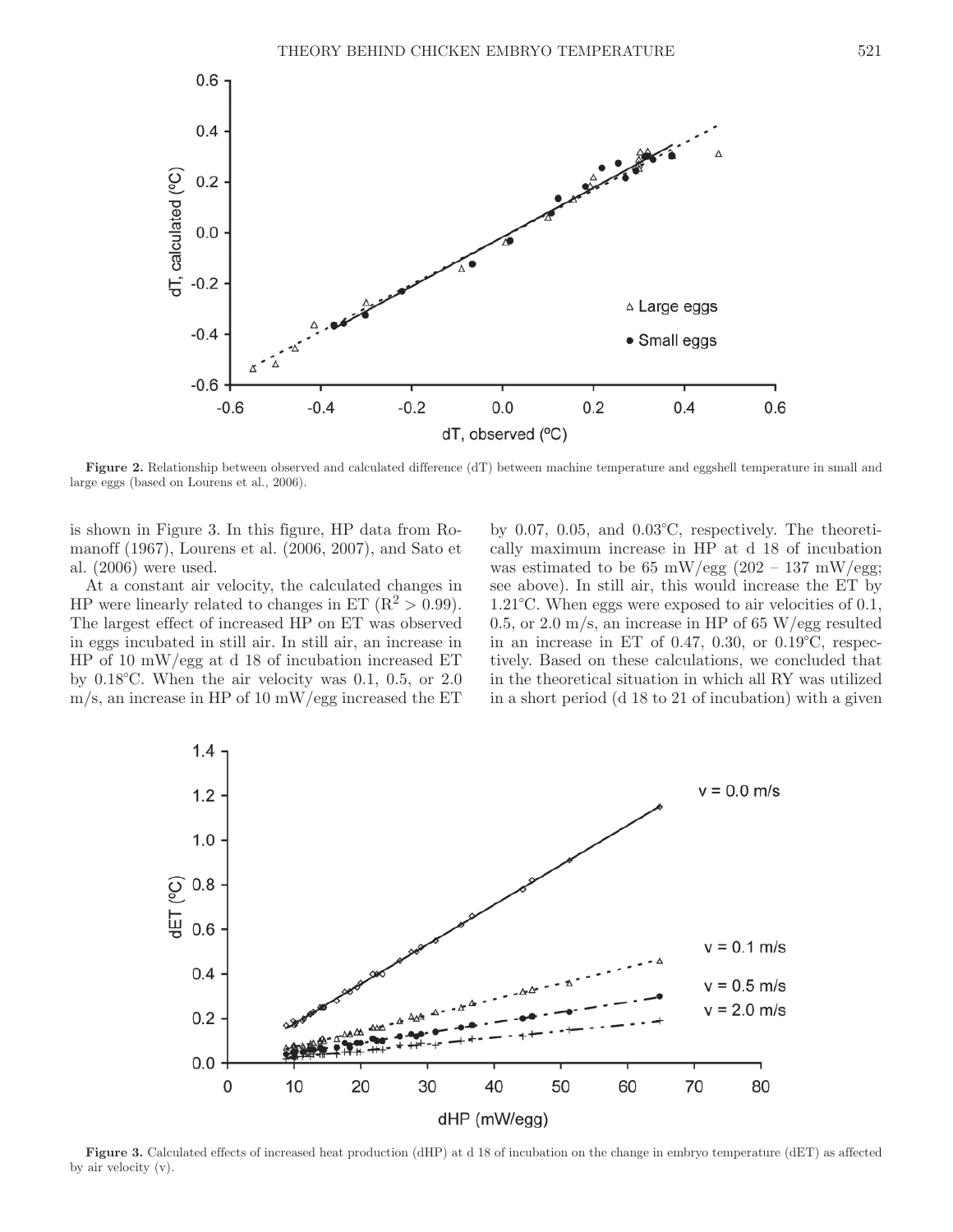E<sub>YFB</sub> of 53.5% and an air velocity of 0 m/s, the ET of 1 single egg increased by a maximal 1.21°C.

### *EST in Practice and Experiments*

We calculated a maximal increase in ET of 1.21°C above a given ET of 37.8°C, resulting in a theoretically maximal ET of 39°C. However, in practice, EST at d 18 of 40°C or more have been observed (Lourens, 2001). In that study, the MT set point was 37.2°C, but depending on the position of the eggs in the incubator, the EST at d 18 of incubation varied between 37.6 and 40.4°C. This variation largely depended on the variation in air velocity within the incubator. In the corners of the incubator, air velocity was  $\langle 0.2 \text{ m/s}, \text{whereas} \rangle$ close to the ventilator, air speeds of almost  $2.0 \text{ m/s}$ were observed (Figure 4). In places where air velocity was low, both EST and air temperature were (substantially) increased. This fits well with the experimental results obtained by Elibol and Brake (2008), who found that eggs of on average 68.9 g had an average EST of 39.4°C when they were placed far from the incubator fan, whereas eggs of the same weight, placed near the incubator fan, showed an average EST of 38.7°C. These EST values were found at an MT setting of 37.4°C.

Hence in practice, embryos in the same single-stage incubator experienced ET that exceeded the range of our calculated theoretical upper limits for ET. The discrepancy between the calculated maximal ET and the observed EST in practice can probably be explained with the following reasoning. The theoretical calculations described above were based on 1 single egg without interactions with other eggs. However, in practice an incubator is filled with up to 100,000 eggs or more, each with their own HP and heat transfer to each other. As a consequence, air temperature surrounding the egg was higher than with only 1 single egg, as expressed in Figure 4. When EST is not maintained at a set level, this results in a smaller temperature gradient between the egg and the environment, and consequently lower heat loss, resulting in an increased EST. As explained above, a higher EST resulted in a lower E<sub>YFB</sub> with the same amount of energy utilized, resulting again in a higher HP and consequently a higher ET. This resulted in a vicious circle. When calculations as described in this study were performed using an MT of 38.8°C (Figure 4), calculated ET increased to 40.2°C in still air, when all energy in the remaining RY would be used in the period from d 18 to 21. In conclusion, the higher EST, as found in practice and in experiments, fits with the theoretical model, as described in this paper, and is probably due to reduced EYFB and consequently higher HP.

We concluded that, during incubation, embryonic HP was determined by the amount of energy utilized during incubation and the efficiency of this utilization. The amount of energy utilized depended on egg weight and oxygen availability, but not on EST, whereas the effect of breed and strain is currently not known. The efficiency of energy utilization depended on EST. This all means that within a given EST, HP depended only on the amount of energy utilized.

Because of a higher HP, ET can increase. An increase in ET can affect hatchability and hatchling quality. Therefore, it is of great importance to realize that any factor that affects either HP or heat transfer directly influences ET. Especially during incubation experiments, it should be realized that changes in ET may have a



Figure 4. Effect of air velocity at a given machine temperature of 37.2°C on air (5 cm from the egg) and eggshell temperature in a commercial incubator at d 18 of incubation (Lourens, 2001).